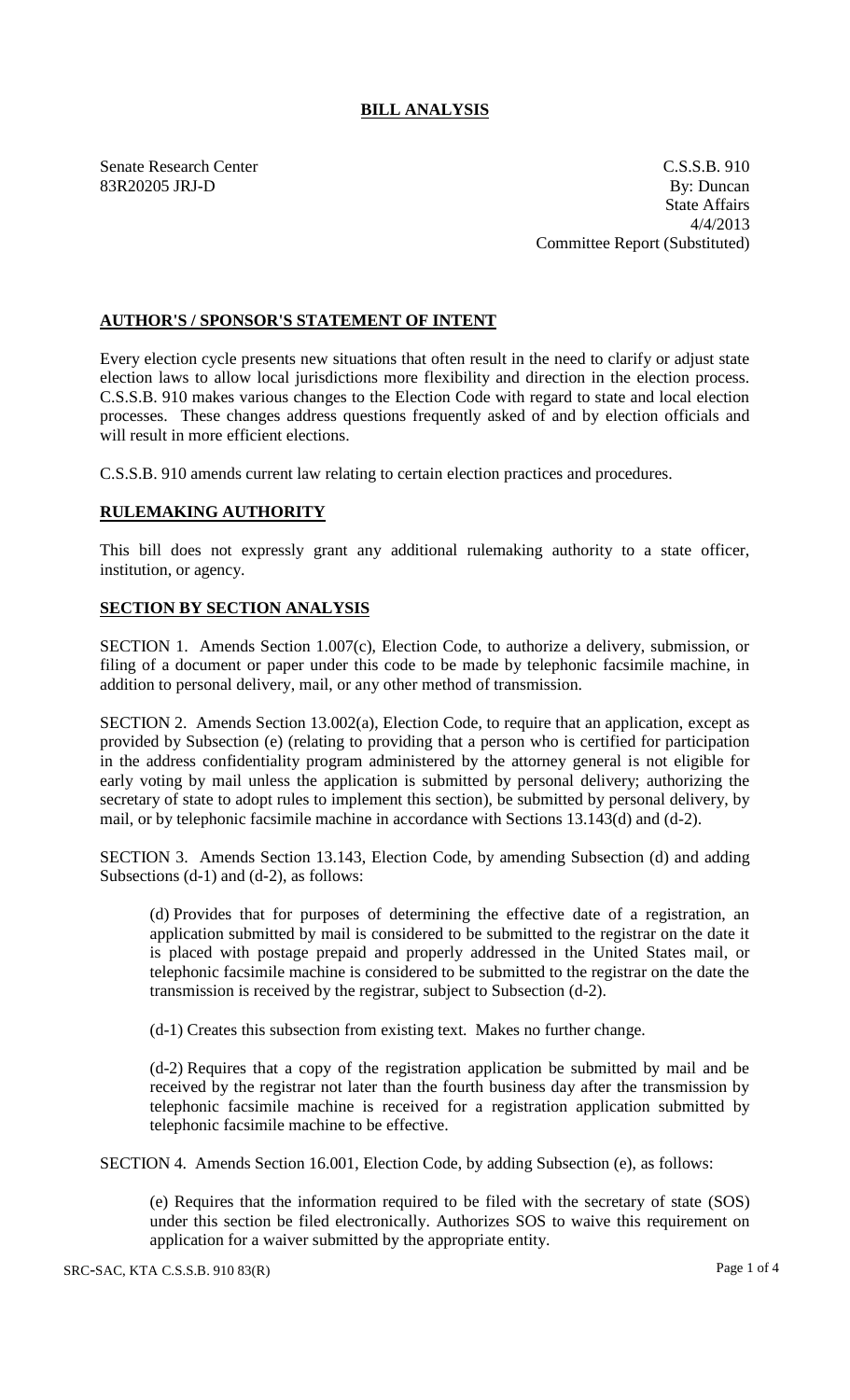SECTION 5. Amends Section 31.006(b), Election Code, to provide that documents submitted under Subsection (a) (relating to SOS referring a complaint of alleged criminal conduct to the attorney general), rather than to the attorney general under Subsection (a), are not considered to be public information until the SOS makes a determination that the complaint received does not warrant an investigation, or if referred to the attorney general, the attorney general has completed the investigation or has made a determination that the complaint referred does not warrant an investigation.

SECTION 6. Amends Section 32.054, Election Code, by adding Subsection (d), to provide that, notwithstanding Subsection (b), a person employed by a county solely as an early voting clerk appointed under Chapter 83 (Officer Conducting Early Voting) is not employed by a candidate for the purposes of this section.

SECTION 7. Amends Subchapter C, Chapter 52, Election Code, by adding Section 52.075, as follows:

Sec. 52.075. MODIFICATION OF BALLOT FORM FOR CERTAIN VOTING SYSTEMS. Authorizes SOS to prescribe the form and content of a ballot for an election using a voting system, including an electronic voting system or a voting system that uses direct recording electronic voting machines, to conform to the formatting requirements of the system.

SECTION 8. Amends Section 63.0011, Election Code, by adding Subsection (f), to provide that the information included on a statement of residence under Subsection (c)(2) (relating to the information that a person must include in an application to register to vote) is subject to section 13.004(c) (relating to the certain information furnished on a registration application being confidential).

SECTION 9. Amends Section 84.007(c), Election Code, to require that an application be submitted on or after the 60th day before the election day and before the close of regular business in the early voting clerk's office or 12 noon, whichever is later, on the ninth day, rather than the seventh day, before election day unless that day is Saturday, Sunday, or legal state or national holiday, in which case the last day is the first preceding regular business day.

SECTION 10. Amends Section 85.034, Election Code, as follows:

Sec. 85.034. VOTER UNABLE TO ENTER POLLING PLACE. Deletes existing Subsection (a) designation. Requires that early voting by personal appearance by a voter who is voting outside the early voting polling place be conducted pursuant to Section 64.009 (Voter Unable to Enter Polling Place). Deletes existing text requiring that early voting by personal appearance by a voter who is voting outside the early voting polling place under Section 64.009 be conducted in accordance with this section if the voting at the early voting polling place is by voting machine.

Deletes existing Subsection (b) requiring the early voting clerk to furnish each accepted voter with the early voting ballot used for voting by mail and the official ballot envelope. Deletes existing Subsection (c) requiring the voter to mark the ballot and seal it in the envelope. Deletes existing Subsection (d) requiring the voter to give it to the clerk immediately after sealing the ballot envelope. Deletes existing text requiring the clerk to indicate on the envelope that the ballot was voted outside the polling place under this section before depositing the envelope in the ballot box. Deletes existing Subsection (e) authorizing SOS to provide for the use of envelopes or other containers instead of ballot boxes in which to deposit ballots voted under this section.

SECTION 11. Amends Section 86.014(a), Election Code, to provide that a copy of an application for a ballot to be voted by mail is not available for public inspection, except to the voter seeking to verify that the information pertaining to the voter is accurate, until the first business day after the election day of the latest occurring election for which the application is submitted.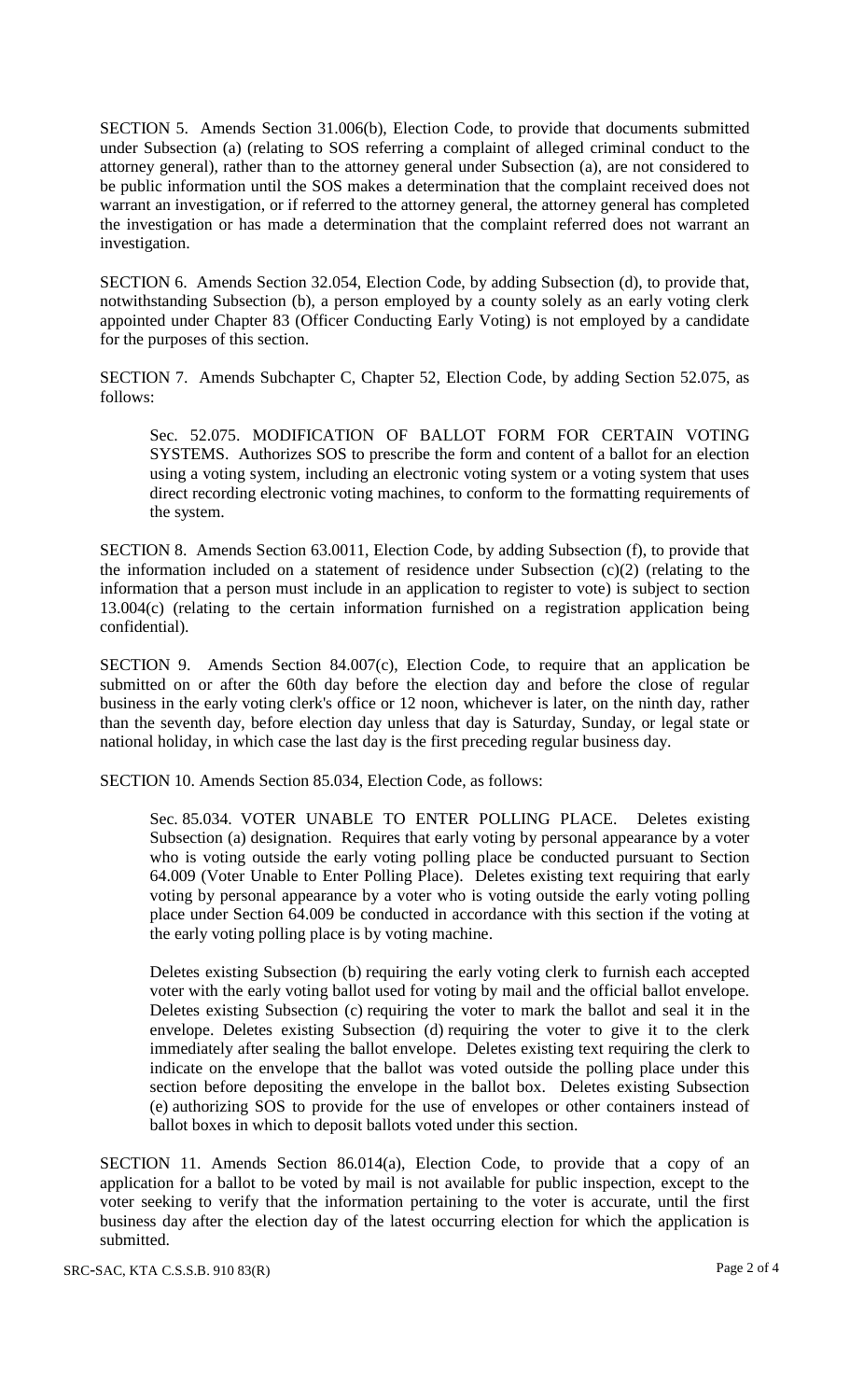SECTION 12. Amends Section 141.031, Election Code, by adding Subsection (d), to authorize SOS to prescribe a different form for an application for a place on the ballot for each of the following: an office of the federal government, an office of the state government, or an office of a political party.

SECTION 13. Amends Section 144.005(a), Election Code, to prohibit, notwithstanding any other law outside this code, an application from being filed earlier than the 30th day before the date of the filing deadline.

SECTION 14. Amends Section 145.096(a), Election Code, to require that, except as provided in Subsection (b) (relating to a candidate's name being placed on a runoff election ballot if the candidate dies or is declared ineligible before runoff election day), a candidate's name be placed on the ballot if the candidate is declared ineligible after 5 p.m. of the third day after the deadline for filing the candidate's application for a place on the ballot, rather than 5 p.m. of the second day before the beginning of early voting by personal appearance, in an election subject to Section 145.092(a) (relating to the date on which a person may not withdraw from an election).

SECTION 15. Amends Sections 172.054(a) and (b), Election Code, as follows:

(a) Provides that the deadline for filing an application for a place on the general primary election ballot is extended as provided by this section if a candidate who has made an application that complies with the applicable requirements

(1) dies on or after the fifth day before the date of the regular filing deadline and on or before the first day after the date of the regular filing deadline, rather than before the 79th day before general primary election day;

(2) holds the office for which the application was made and withdraws or is declared ineligible on the date of the regular filing deadline or the first day after the date of the regular filing deadline, rather than holds the office for which the application was made and withdraws or is declared ineligible on or after the date of the regular filing deadline and on or before the 79th day before general primary election day; or

(3) withdraws or is declared ineligible during the period prescribed by Subdivision (2), and at the time of the withdrawal or declaration of ineligibility no other candidate has made an application that complies with the applicable requirements for the office sought by the withdrawn or ineligible candidate.

(b) Requires that an application for an office sought by a withdrawn, deceased, or ineligible candidate be filed not later than 6 p.m. of the fifth day after the date of the regular filing deadline, rather than the 81st day before general primary election day. Provides that an application filed by mail with the state chair is not timely if received later than 5 p.m. of the fifth day after the date of the regular filing deadline, rather than the 81st day before general primary election day.

SECTION 16. Amends Section 172.057, Election Code, to require that a candidate's name be omitted from the general primary election ballot if the candidate withdraws, dies, or is declared ineligible on or before the first day after the date of the regular filing deadline, rather than before the 79th day before general primary election day.

SECTION 17. Amends Section 172.058(a), Election Code, to require that a candidate's name be placed on the ballot and the votes cast for the candidate counted and entered on the official election returns in the same manner as for other candidates if the candidate who has made an application for a place on the general primary election ballot that complies with the applicable requirements dies or is declared ineligible after the first day after the date of the regular filing deadline, rather than after the 79th day before general primary election day.

SECTION 18. Amends Section 201.052, Election Code, as follows:

SRC-SAC, KTA C.S.S.B. 910 83(R) Page 3 of 4